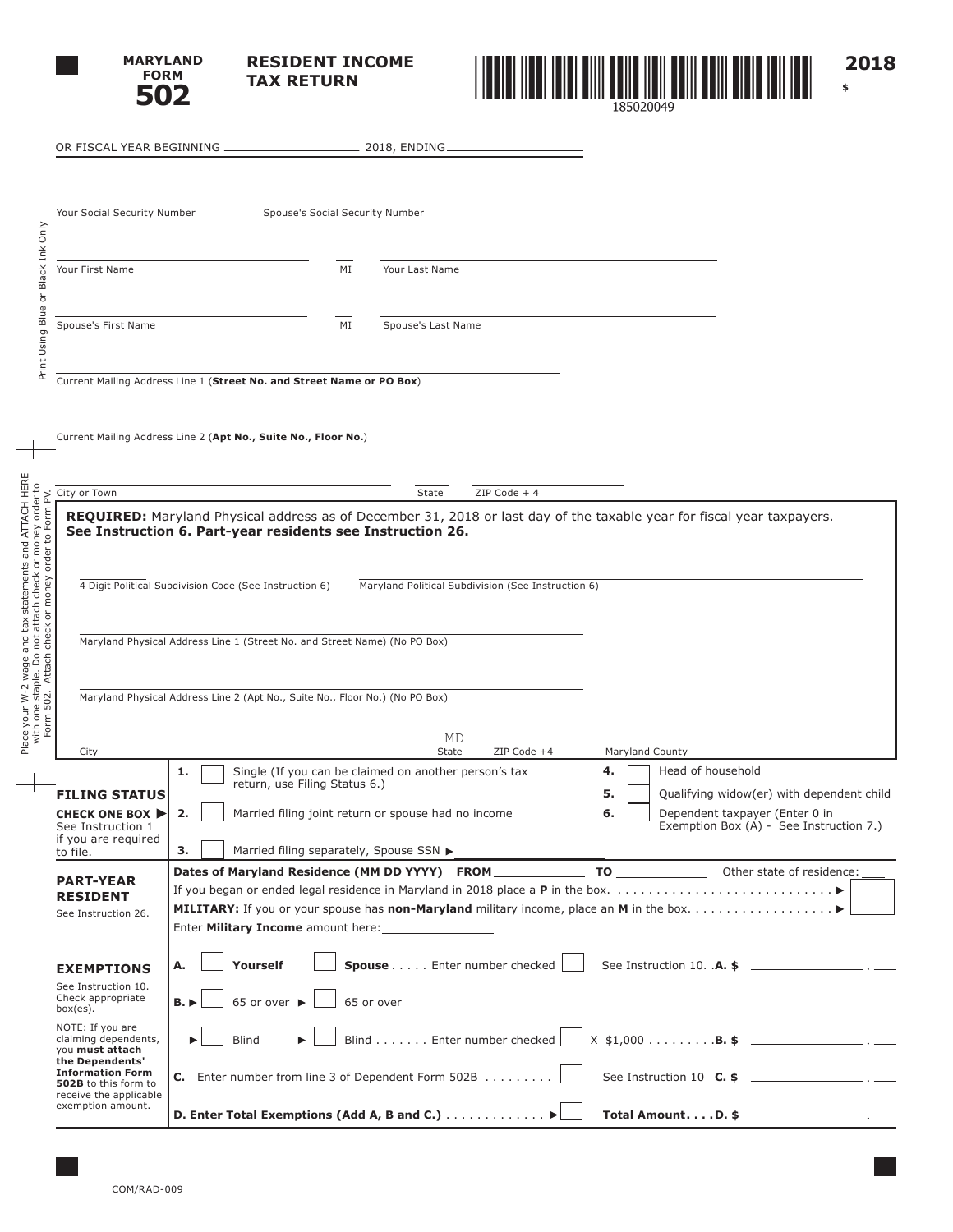

## **RESIDENT INCOME**



**2018**

| NAME                                      |     | SSN<br><u> 1989 - Johann Barbara, martin a</u>                                                                                                                                    |                                            |
|-------------------------------------------|-----|-----------------------------------------------------------------------------------------------------------------------------------------------------------------------------------|--------------------------------------------|
|                                           |     |                                                                                                                                                                                   |                                            |
| <b>INCOME</b>                             |     |                                                                                                                                                                                   |                                            |
| See Instruction 11.                       |     |                                                                                                                                                                                   |                                            |
|                                           |     |                                                                                                                                                                                   |                                            |
|                                           |     | 1d. Taxable Pensions, IRAs, Annuities (Attach Form 502R.) $\triangleright$ 1d.                                                                                                    |                                            |
|                                           |     | 1e. Place a "Y" in this box if the amount of your investment income is more than \$3,500                                                                                          |                                            |
| <b>ADDITIONS</b>                          |     | <b>2.</b> Tax-exempt interest on state and local obligations (bonds) other than Maryland $\dots \dots \dots$ $\blacktriangleright$ 2.                                             |                                            |
| <b>TO INCOME</b>                          |     |                                                                                                                                                                                   | <b>Contract Contract Contract Contract</b> |
| See Instruction 12.                       |     |                                                                                                                                                                                   |                                            |
|                                           |     |                                                                                                                                                                                   |                                            |
|                                           |     | <b>6.</b> Total additions to Maryland income (Add lines 2 through 5.) $\ldots \ldots \ldots \ldots \ldots \ldots \blacktriangleright$ 6.                                          |                                            |
|                                           |     |                                                                                                                                                                                   |                                            |
|                                           |     | 8. Taxable refunds, credits or offsets of state and local income taxes included in line $1, \ldots, \blacktriangleright 8$ .                                                      |                                            |
| <b>SUBTRACTIONS</b><br><b>FROM INCOME</b> |     |                                                                                                                                                                                   |                                            |
| See Instruction 13.                       |     |                                                                                                                                                                                   |                                            |
|                                           |     | <b>10b.</b> Pension exclusion from worksheet (13E) Yourself $\blacktriangleright \bigsqcup_{i=1}^{n}$ Spouse $\blacktriangleright \bigsqcup_{i=1}^{n}$ $\blacktriangleright$ 10b. |                                            |
|                                           |     |                                                                                                                                                                                   |                                            |
|                                           |     |                                                                                                                                                                                   |                                            |
|                                           |     |                                                                                                                                                                                   |                                            |
|                                           |     |                                                                                                                                                                                   |                                            |
|                                           |     |                                                                                                                                                                                   |                                            |
|                                           |     |                                                                                                                                                                                   |                                            |
|                                           |     | All taxpayers must select one method and check the appropriate box.                                                                                                               |                                            |
| <b>DEDUCTION</b>                          | ▶   | <b>STANDARD DEDUCTION METHOD</b> (Enter amount on line 17.)                                                                                                                       |                                            |
| <b>METHOD</b>                             |     | <b>ITEMIZED DEDUCTION METHOD</b> (Complete lines 17a and 17b.)                                                                                                                    |                                            |
| See Instruction 16.                       |     |                                                                                                                                                                                   |                                            |
|                                           |     | 17b. State and local income taxes (See Instruction 14.) $\ldots \ldots \ldots \blacktriangleright$ 17b.                                                                           |                                            |
|                                           |     | Subtract line 17b from line 17a and enter amount on line 17.                                                                                                                      |                                            |
|                                           |     |                                                                                                                                                                                   |                                            |
|                                           |     |                                                                                                                                                                                   |                                            |
|                                           |     |                                                                                                                                                                                   |                                            |
|                                           |     |                                                                                                                                                                                   |                                            |
|                                           | 21. |                                                                                                                                                                                   |                                            |
| <b>MARYLAND</b>                           |     |                                                                                                                                                                                   |                                            |
| TAX<br><b>COMPUTATION</b>                 |     |                                                                                                                                                                                   |                                            |
|                                           |     | 24. Other income tax credits for individuals from Part AA, line 12 of Form 502CR (Attach Form 502CR.) 24. ____________                                                            |                                            |
|                                           |     | 25. Business tax credits You must file this form electronically to claim business tax credits on Form 500CR.                                                                      |                                            |
|                                           |     |                                                                                                                                                                                   |                                            |
|                                           | 27. |                                                                                                                                                                                   |                                            |
| <b>LOCAL TAX</b><br><b>COMPUTATION</b>    |     | 28. Local tax (See Instruction 19 for tax rates and worksheet.) Multiply line 20 by                                                                                               |                                            |
|                                           |     |                                                                                                                                                                                   |                                            |
|                                           |     | 29. Local earned income credit (from Local Earned Income Credit Worksheet in Instruction 19.). 29. _________________.                                                             |                                            |
|                                           |     |                                                                                                                                                                                   |                                            |
|                                           | 31. |                                                                                                                                                                                   |                                            |
|                                           | 32. |                                                                                                                                                                                   |                                            |
|                                           | 33. |                                                                                                                                                                                   |                                            |
|                                           | 34. |                                                                                                                                                                                   |                                            |
| <b>CONTRIBUTIONS</b>                      |     | 35. Contribution to Chesapeake Bay and Endangered Species Fund > 35. _____________________ . _____                                                                                |                                            |
| See Instruction 20.                       |     | 36. Contribution to Developmental Disabilities Services and Support Fund ▶ 36. ___________________ . _____                                                                        |                                            |

**37.** Contribution to Maryland Cancer Fund. . 37. **38.** Contribution to Fair Campaign Financing Fund. . 38.

**39. Total Maryland income tax, local income tax and contributions** (Add lines 34 through 38.). 39.

- - --- $- \cdot$   $-$